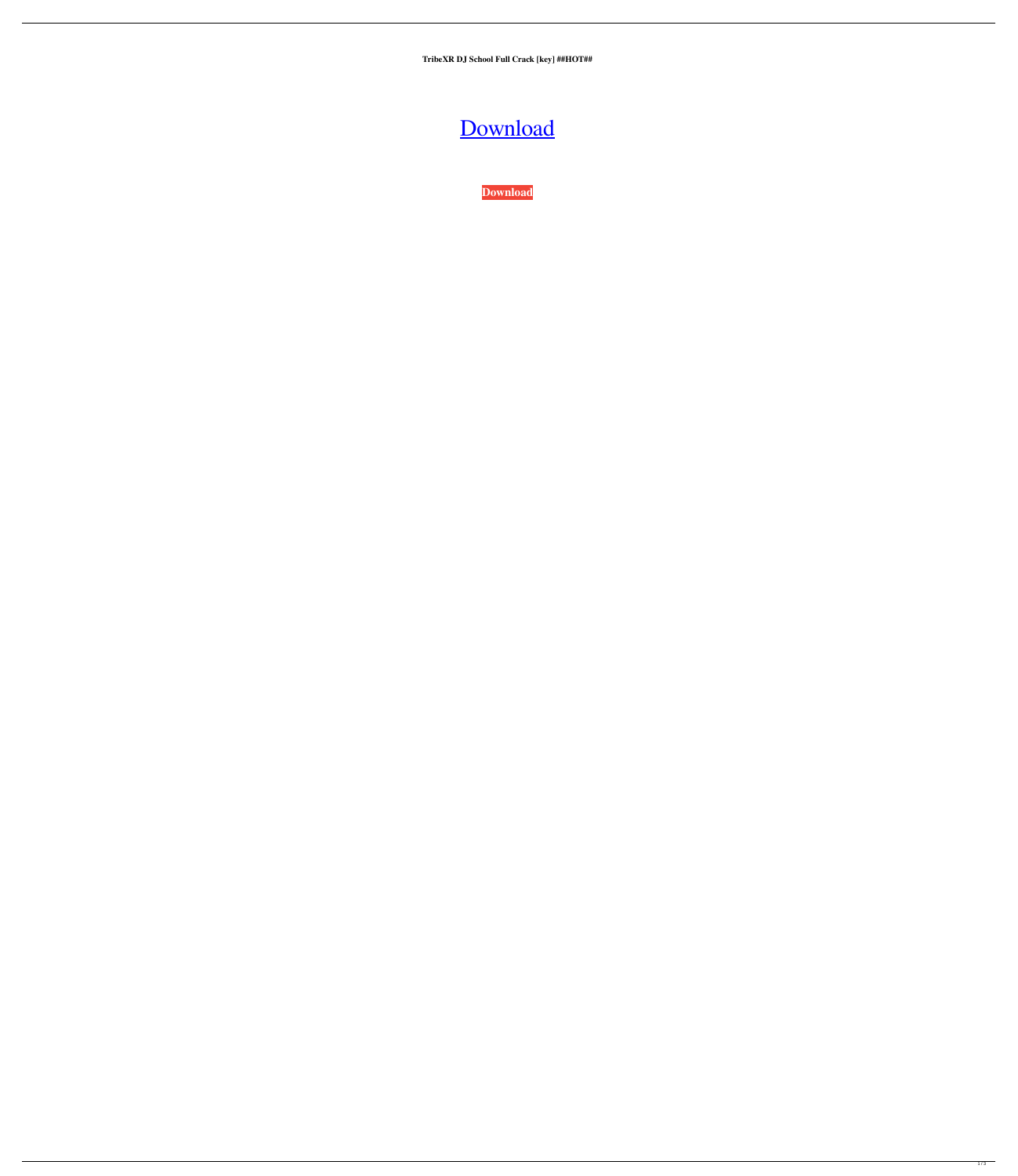CHEAP-GAMECENTER.COM A story in search of a story A Modern Woman's Journey All Sub Categories of Business & Technology All sub categories of Personal Finance All sub categories of News All sub categories of Politics & Government All sub categories of Intertainment & Music All sub categories of Travel & Tourism All sub categories of Food & Drink All sub categories of Lifestyle All sub categories of Money & Investing All sub categories of Health & Fitness All sub categories of Community All sub categories of Science & Technology Bestsellers References External links Category:Companies established in 2010 Category:Book selling websitesQ: How to pass these values to query in Google App Engine? If there is a Class like this: public class MyDB { private static final String MY\_KEY = "MyKey"; private static final String MY\_VALUE = "MyValue"; } How can i make a query for: SELECT MY\_KEY, MY\_VALUE FROM MyDB In the app.yaml? I was thinking to make a Class like that in the main package and then do something like that: @property def db\_query(self): def \_my\_db\_query(self): query = MyDB().query(MyDB.MY\_KEY == 'MY\_VALUE') return query return \_my\_db\_query And then set the query in the classes where needed. Is there a better way to do this? A: @property def db\_query(self): query = MyDB().query(MyDB.MY\_KEY == 'MY\_VALUE') return query This would require the object to be static, or to use @datastore.Put to make it persistent. This won't work for your example, but it would work for something like an Order that didn't get changed very often. If the values are likely to change often, you should look at using the key.get(). You can create a getter for this (it can be in a separate file, but that's a personal choice